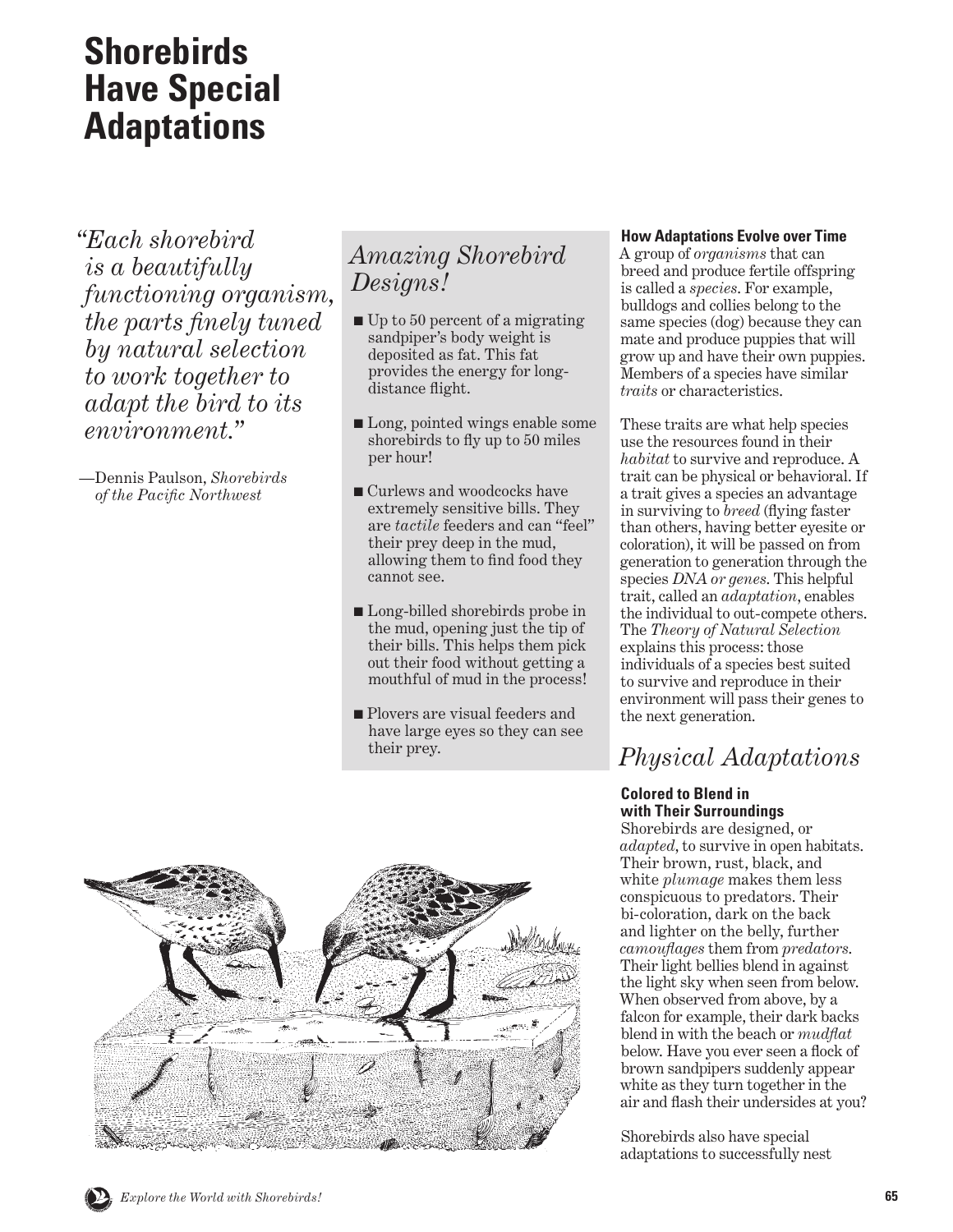<span id="page-1-0"></span>in open habitats. Most shorebirds lay three or four eggs in a nest on the ground. Nesting on the ground exposes the eggs and the incubating parent to many predators. The camouflage coloring of the adults, eggs, and chicks are physical adaptations to help keep them from being seen by predators. Additionally, the eggs are small and perfectly formed to fit tightly together so the parent can fully cover them.

### **Legs Designed for Wading and Walking on Mud**

Shorebirds have long legs for wading. Their long toes give them the stability they need for their seemingly endless walking and running along the water's edge and in soft mud.

### **Bills Designed for Feeding and Preening**

Their *bills* are highly adapted tools for finding food. Some species will probe for invertebrates in mud or water, poking their bills up and down in rapid succession like a sewing machine until they feel something to eat. Others have bills perfectly adapted to swishing through the water to filter food from the water column. Oystercatcher bills are able to pry mollusks from rocks, while turnstones use their bills to flip rocks and find food underneath. By closely observing bill length, shape, and how the bird uses it, you can separate shorebird species.

Not only used for finding food, bills are used for preening as well. A special *oil gland* located at the base of their tails helps to keep their feathers dry. The birds spread the oil from this gland with their bills or the backs of their heads when *preening* themselves. The oil repels water from the feathers, keeping them warm and dry.

### **Wings Designed for Distance and Speed**

The long, pointed shape of a shorebird's wing is designed for flying long distances at fast speeds. Red Knots have been tracked flying over 40 mph. Other species have been clocked at 60 mph with good tail winds. Some shorebirds, like the America Black Oystercatchers, make short migrations, and their wings are not so long and pointed.

### *Behavioral Adaptations*

### **Flocking for Protection**

Shorebirds also have many *behavioral adaptations* that increase the odds they will survive from one season into the next. For example, they tend to lift off in unison from a beach or mudflat when they sense trouble. Traveling in huge migratory flocks is an adaptation to protect individual birds from predators. Just like a school of fish, these large flocks zigzag back and forth to appear to be a much larger animal. In fact, even other bird species will join these

*flocks* to take advantage of this "safety in numbers" strategy.

#### **Migrating to Favorable Habitat**

Even migration itself is a behavioral adaptation. By nesting within the few months of Arctic summer, shorebirds take advantage of the abundant seasonal food sources of insects and the long daylight to feed. In the Arctic, the vast open space means there is little competition from other bird species, and it is a relatively predator-free environment, that is otherwise inhospitable most of the year.

### **Fooling Predators**

Many shorebirds, like the common Killdeer, use *distraction displays* to protect their nests and chicks from predators. One such display is the "broken wing act." In this case, the shorebird parent, who is faster and less naïve when it comes to predator evasion, lures the predator away from its nest or young chicks by pretending to have a broken wing. The predator follows, thinking that it has found an easy meal, only to be disappointed. As soon as the predator gets close, the



*Distraction Display*